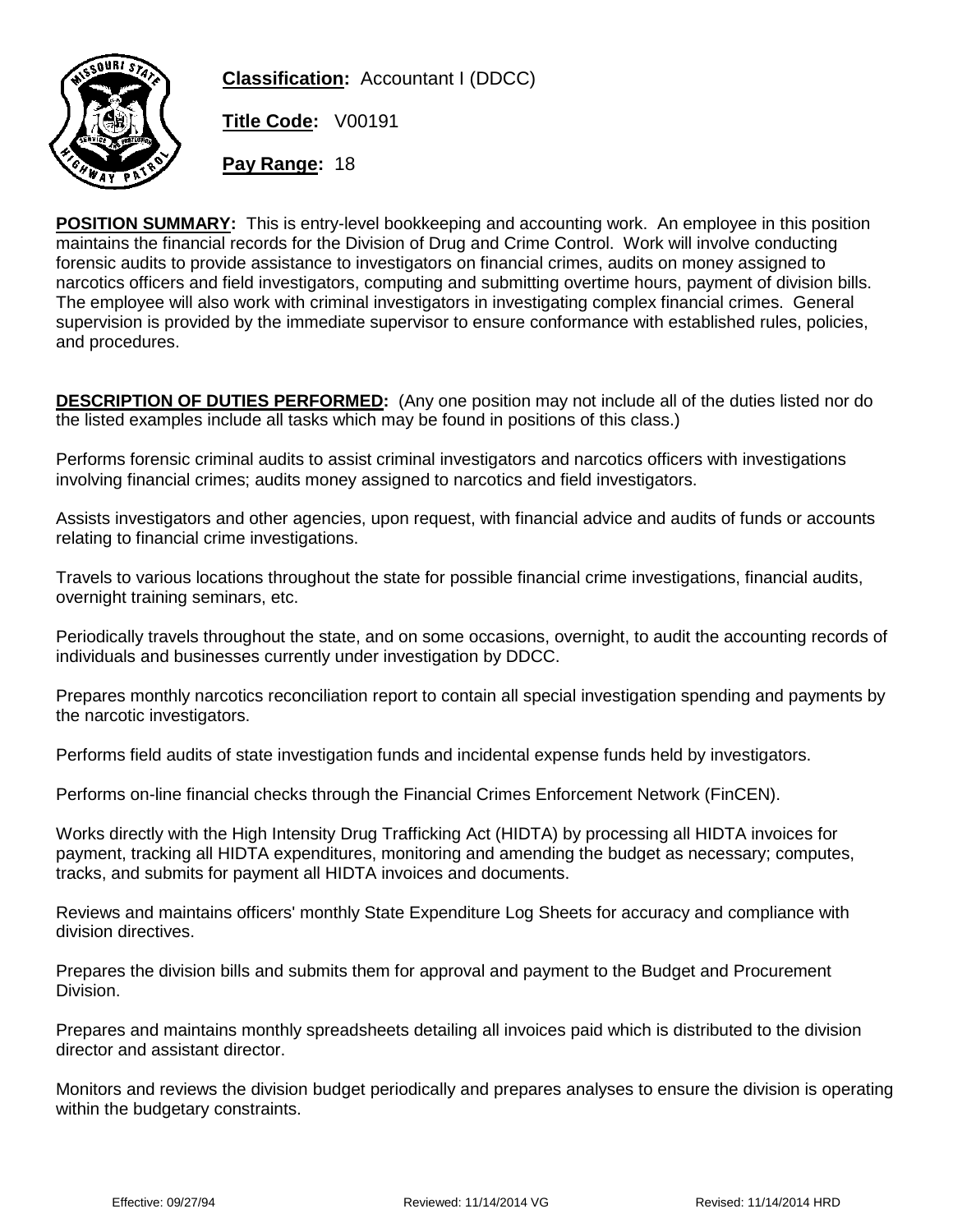## **Classification:** Accountant I (DDCC) **Page 2**

Maintains, reconciles, and issues checks out of the state investigation fund, officers' incidental fund, and other accounts as necessary; receives, verifies, deposits, and retains a record of all restitution received by the division.

Computes overtime hours for officers and submits them to the Budget and Procurement Division for payment; tracks money spent out of each grant to ensure payments are within the allotted amount

Testifies in court concerning involvement in criminal cases.

Serves as liaison with vendors on all billing matters.

Performs other related work as assigned.

## **REQUIRED KNOWLEDGE, SKILLS, AND ABILITIES:** Knowledge of accounting principles and practices and ability to apply them to varied accounting transactions.

Ability to perform detailed work using statistical and financial data.

Ability to think logically and to analyze and interpret problems assigned.

Ability to make decisions in accordance with laws, policies, and regulations and apply these to work problems.

Ability to travel to various locations throughout the state for possible overnight training seminars, field audits, financial crime investigations, etc.

Ability to operate a personal computer and applicable accounting software.

Possess the skill to operate a calculator with a high degree of accuracy.

Ability to operate basic office equipment as detailed in the description of duties.

Ability to handle restricted and confidential information in a professional manner and maintain the information as such.

Ability to communicate in English clearly and concisely, both orally and in writing.

Ability to establish and maintain harmonious working relations with others.

Ability to work with material that may be of a sexual nature relating to criminal activity (e.g., written material, photographs, and/or verbal language, etc.).

Ability to work hours as assigned.